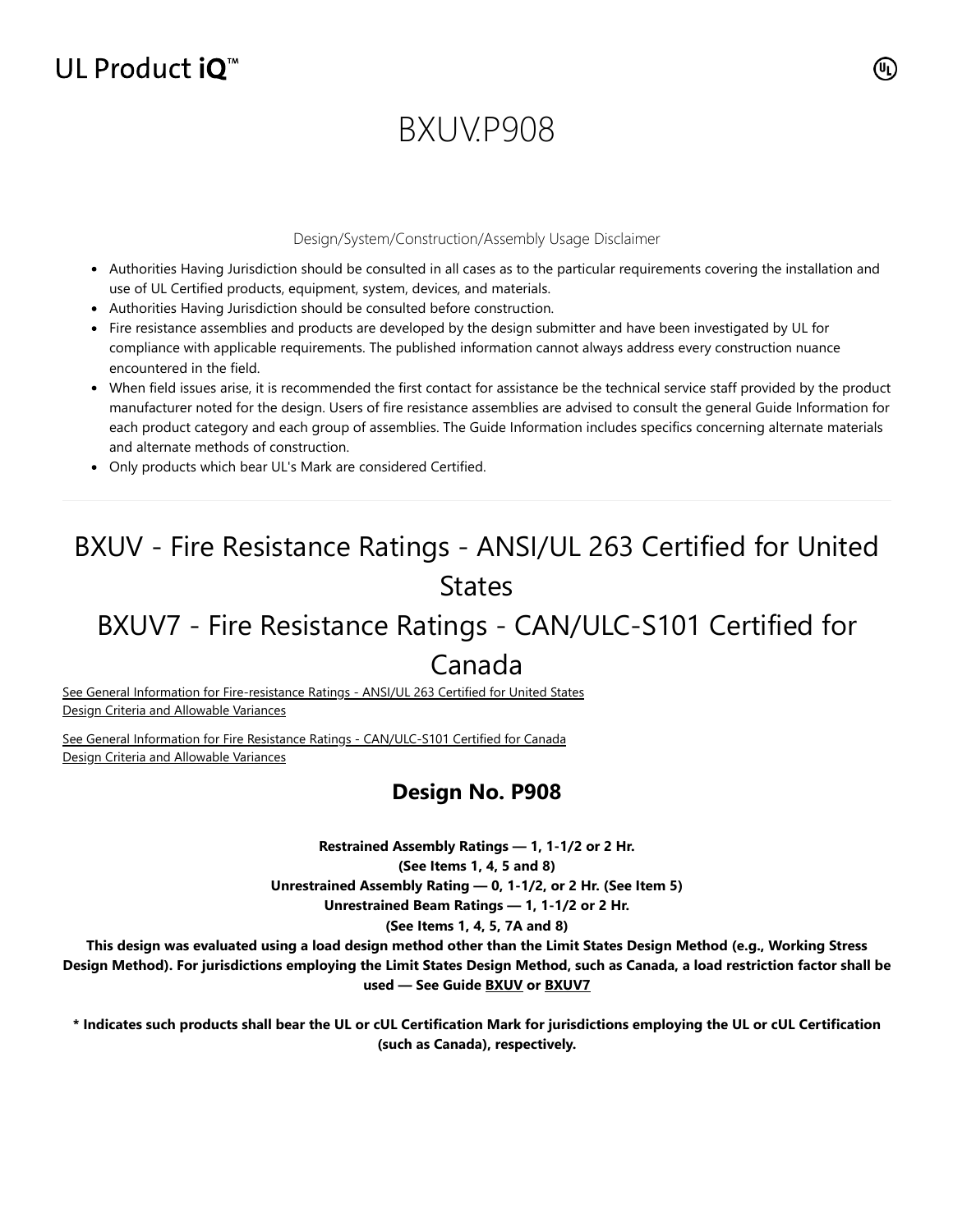

1. **Steel Beam —** W6x16, W8x10, W8x18 or W8x28, min size or Types 10K1, 12J4, 14K4 or 16K3 min size steel joists. See Item 8. As alternate to wide flange steel beams, joist girders-(Not shown)-20 in. min depth and 13 lb/lin ft min weight.

2. **Roof Covering\* —** Consisting of hot mopped or cold application materials compatible with insulation(s) described herein which provide Class A, B or C coverings. See Roofing Materials and Systems Directory-Roof Covering Materials (TEVT).

2A. **In lieu of Item 2, roof covering consisting of single-ply Roofing Membrane\* —** That is either ballasted, adhered or mechanically attached as permitted under the respective manufacturer's Classification. See Fire Resistance Directory-Roofing Membranes (CHCI).

3. **Insulating Concrete —** Various types of insulating concrete prepared and applied in the thickness indicated below: A. **Vermiculite Concrete —** 6 cu ft of vermiculite aggregate\* to 94 lb of Portland cement and 0.11 lb of air entraining agent mixed with approx 25 gal of water. Min compressive strength shall be 125 psi when tested in accordance with ASTM C495. Vermiculite concrete shall be poured to a depth sufficient to provide a min thickness of 2-1/4 in. to the crests of steel roof deck units (Item 5) and to provide a min volume of 24.5 cu ft per 100 sq ft of roof deck area. **MANDOVAL LTD**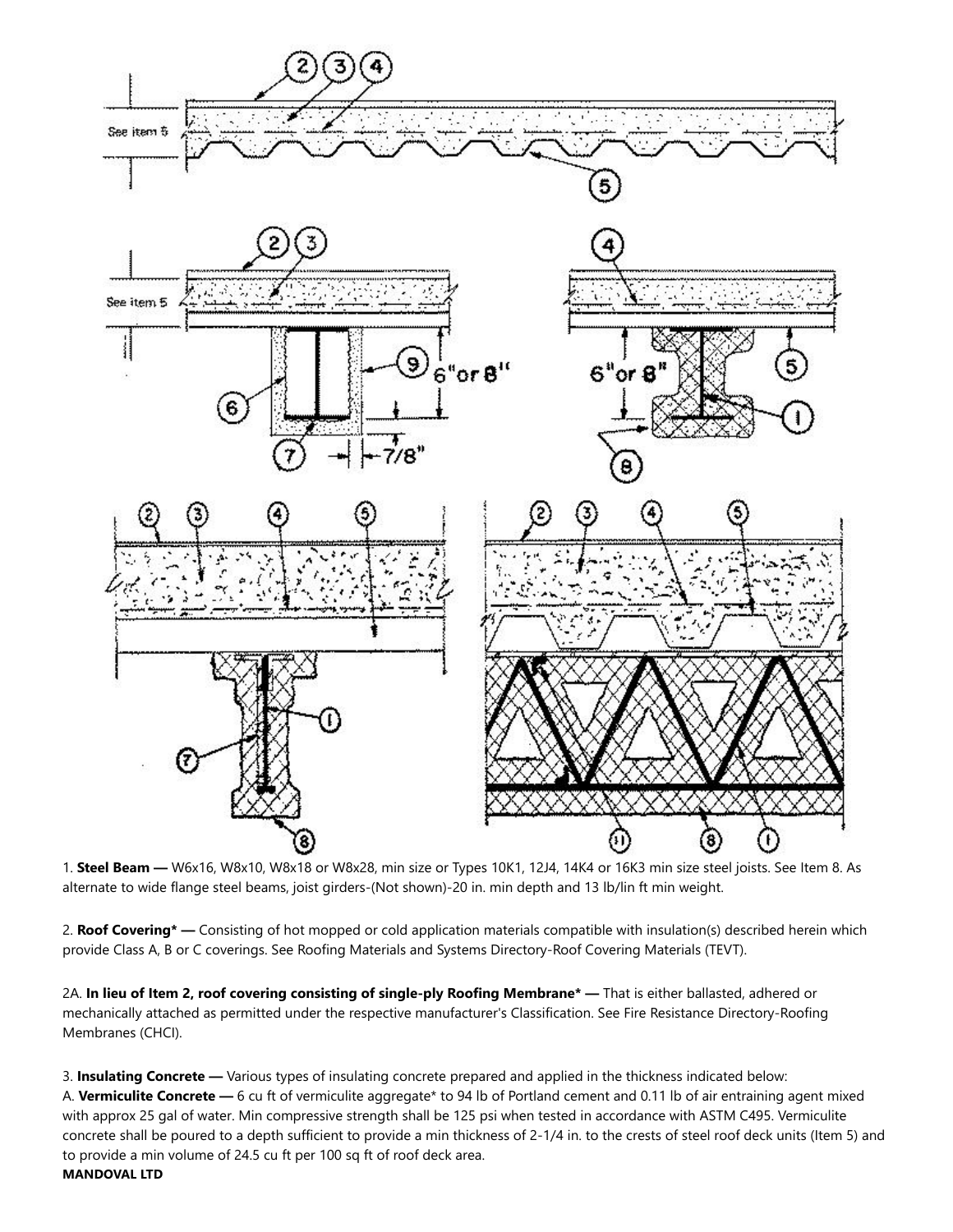### **MANDOVAL VERMICULITE PRODUCTS INC**

**PALMETTO VERMICULITE CO**

**SIPLAST INC**

**THE STRONG CO INC**

**VERMICULITE PRODUCTS INC**

B. **Cellular Concrete — Roof Topping Mixture\* —** Foam concentrate mixed with water and Portland cement per manufacturer's specifications. Cast dry density and 28-day compressive strength of min 190 psi as determined in accordance with ASTM C495-66. Thickness to be 2-3/4 in. min from the top plane of steel roof deck. **AERIX INDUSTRIES** — Cast dry density 37 (+ or -) 3.0 pcf.

**CELCORE INC** — Type Celcore with cast dry density of 31 (+ or - 3.0) pcf or Type Celcore MF with cast dry density of 29 (+ or - 3.0) pcf.

**CONCRECEL INTERNATIONAL INC** — Cast dry density 38 (+ or -) 3.0 pcf.

**ELASTIZELL CORP OF AMERICA** — Type II. Mix #1 of cast dry density 39 (+ or -) 3.0 pcf, Mix #2 of cast dry density 40 (+ or -) 3.0 pcf, Mix #3 of cast dry density  $47$  (+ or -) 3.0 pcf.

**SIPLAST INC** — Mix #2. Cast dry density of 36 (+ or -) 3.0 pcf.

C. **Perlite Concrete —** 6 cu ft of perlite aggregate\* to 94 lb of Portland cement and 1-1/2 pints of air entraining agent. Thickness of perlite concrete topping to be 2-1/4 in. min as measured to the top plane of the steel form units. See **Perlite Aggregate** (CFFX) in Fire Resistance Directory for names of manufacturers.

D. **Cellular Concrete — Roof Topping Mixture\* —** Foam Concentrate mixed with water, Portland Cement and UL Classified Vermiculite Aggregate per manufacturer's application instructions. Cast dry density of 33 (+ or -) 3.0 pcf and 28-day compressive strength of min 250 psi as determined in accordance with ASTM C495-86. The cellular concrete topping thickness shall be 2-3/4 in. min from the top plane of steel roof deck. **AERIX INDUSTRIES** — Mix #3.

**SIPLAST INC** — Mix #3.

4. **Reinforcing Mesh —** No. 19 SWG galv steel wire twisted to form hexagons 2 in. wide in addition, straight 16 SWG galv steel wire woven into the mesh and spaced 3 in. apart for stiffness. Mesh installed without attachment and overlapped 6 in. at the sides. Stiffeners installed parallel with corrugations. As an alternate, 4x8, 12/14 SWG or 2x2. 14/14 SWG welded wire fabric may be used. The reinforcing mesh may be omitted for the 1 hr ratings when the steel roof deck (Item 5) is loaded not more than 75 percent of its bending capacity.

5. **Steel Roof Deck — (Unclassified) —** Noncomposite design, 9/16, 15/16 in., 1-5/16 in. or 1-1/2 in. deep galv units, min. Welded to supports with 3/8 in. puddle welds through weld washers spaced 15 in. OC. Adjacent units overlapped one corrugation. Steel thickness to be No. 24 MSG min when supports are spaced not more than 8 ft OC, No. 26 MSG min when supports are spaced not more than 6 ft O.C, No. 28 MSG min when supports are spaced not more than 4 ft OC. When 9/16 or 15/16 in. deep units are used, their loadings shall be limited to produce a 75 percent max bending stresses in the steel, and the Restrained Assembly Rating shall not exceed 1-1/2 Hr. H Classified Steel Floor and Form Units\*, which conform to the same installation, steel thickness, and loading requirements as described for unclassified units may be used. Joint cover shall be 2 in. wide cloth adhesive tape applied following the contour of the steel form units. The Unrestrained Assembly Rating is 2 Hr when 1-5/16 in. deep corrugated units with clear spans not more than 7 ft, 7 in. are supported by W6X16 or W8X18 min size steel beams. The Unrestrained Assembly Rating is 1, 1-1/2 Hr when the 1-5/16 in. deep corrugated units with clear spans not more than 7 ft, 7 in. are supported by Type 12J4 steel joists. The loading of the steel roof deck shall not product more than 75 percent of the allowable bending stress of the steel when the reinforcing mesh (Item 4) is not used for the 1 hr rating. Perforated cellular units 6 in. deep, 24 in. wide, 18/18 MSG galv steel,with 2-1/2 in. thickness of vermiculite concrete as measured to the crests of the units may be used with spray-applied fireproofing on beam under the following conditions and subject to above installation specifications: (1) Floor units covering only single spans. A steel plate, min 26 MSG, shall be placed between ends of units over beam to prevent flow of hot gases through cells of units over beam. (2) To provide anchoring for fireproofing a line of steel studs with discs must be welded to underside of floor units on each side of beam approx 9 in. from edge of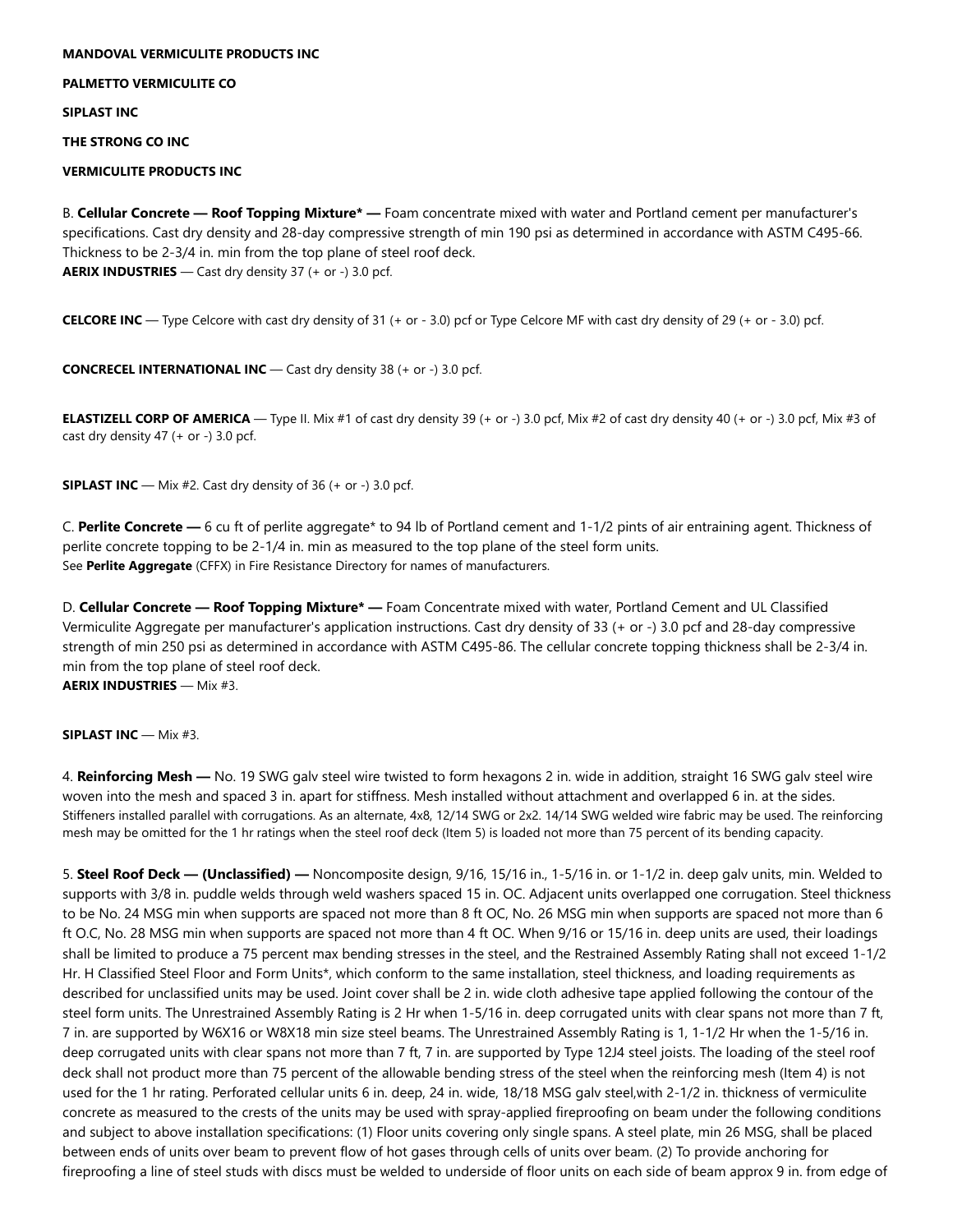beam flange and spaced 24 in. OC. The studs shall be 1-1/8 in. long, 12 SWG galv steel wire with 28 MSG, 1-3/16 in. diam galv steel disc spot-welded to one end. Other end of stud welded to floor units. (3) The applicable required thickness of sprayed material shall extend onto the floor units for a 12 in. width beyond edges of beam upper flange and/or joist upper chord. (See Items 8, 8A, 8B below)

**ASC STEEL DECK, DIV OF ASC PROFILES L L C** — Types BH-36, BHN-36, BHN-35-1/4, DGB-36, B-36, BN-36, BN-35-1/4, NH-32, NHN-32, DGN-32, N-32, and NN-32; 32 in. wide Type CP32. All units may be galvanized or Prime Shield™. Non-cellular decks may be vented designated with a "V" suffix to the product name.

**CANAM GROUP INC** — Types P-3606, P-3615, or P-3012; 36 in. wide Types 1.5B, 1.5BI, 1.5BL and 1.5BL.

**CANAM STEEL CORP** — Types P-3606, P-3615, or P-3012.

**CANAM STEEL CORP** — Types B, N, UFS, UFX, UFX-36.

**DECK WEST INC** — 36 in. wide Types B-DW, BA-DW, 2-DW or 3-DW.

**EPIC METALS CORP** — Types "Metricform", MFB40, ER2R, ER3.5, ECA, ECA3.5, E324, E450, E600, E750, EP324, EP324A, EP450, EP450A, EP600, EP600A, EP750, EP750A, ED324, ED450, ED600, ED750, EDP324, EDP324A, EDP450, EDP450A, EDP600, EDP600A, EDP750, EDP750A, W450, W600, W750, WP450, WP450A, WP600, WP600A, WP750, WP750A, Toris C, Toris CA, Toris 4, Toris 4CA.

**KAM INDUSTRIES LTD, DBA CORDECK** — Types 3, 21, 2" QL-99, 3" QL-99, 6" ADC.

**MARLYN STEEL DECKS INC** — Types B, EF, F, HF, N, NV, SF, Type Marcore.

**NEW MILLENNIUM BUILDING SYSTEMS L L C** — Types 0.6 FD, 1.0FD, 1.5FD, 1.5FDR, 1.5FDI, 2.0FD, 3.0FD, B, BI, F, N, NW32, NW32I. Units may be phos/painted or galvanized.

**ROOF DECK INC** — Types A, B-1, B-2, EHD Multi-Rib, F, LOK-2, LOK-3.

**VERCO DECKING INC - A NUCOR CO** — Deck types PLB, HSB, PLN3, HSN3, PLN, N, Shallow or Deep VERCOR™, Deep VERCOR VENTLOK; FORMLOK™ deck types PLB, B, PLN3, N3, PLN, N. Units may be galvanized, phos./ptd., or mill finish. Deck may be vented or non-vented. Types 2.0D, 3.5D.

**VULCRAFT, DIV OF NUCOR CORP** — Types 0.6C, 0.6CPR, 1.0C, 1.3C, 1.5C, 2C, 3C, 1.5B, 1.5BI, 1.5PLB, 3N, 3NI, 3.0PLN, 3NL-32, 3NI-32, 3PLN-32; Types BW, B High Strength, BW High Strength; 36 in. wide Types 2.0D, 3.5D.

6. **Hanger Wire —** No. 6 SWG galv steel wire, spaced 16 in. OC.

7. **Metal Lath —** (Optional) — Metal lath is used to facilitate the spray application of protection material on steel bar joists and trusses. The diamond mesh, 3/8 in. expanded steel lath, 1.7 to 3.4 lb per sq yd is secured to one side of each steel joist with 18 SWG galv steel wire at joist web and bottom chord members, spaced 15 in. OC max. When used, the metal lath is to be fully covered with protection material with no min thickness requirements, unless specified.

7A. **Non-Metallic Fabric Mesh —** (Optional, Not Shown) — As an alternate to metal lath, glass fiber fabric mesh, weighing approximately 2.5 oz per sq yd, polypropylene fabric mesh, weighing approximately 1.25 oz per sq yd or equivalent, is used to facilitate the spray application. The mesh is secured to one side of each joist web member. The method of attaching the mesh must be sufficient to hold the mesh and the spray-applied protection material in place during application until it has cured. An acceptable method to attach the mesh is by embedding the mesh in minimum 1/4 in. long beads of hot melted glue. The beads of glue shall be spaced a maximum of 12 in. OC along the top chord of the bar joist. Another method to secure the mesh is by 1-1/4 in. long by 1/2 in. wide hairpin clips formed from No. 18 SWG or heavier steel wire.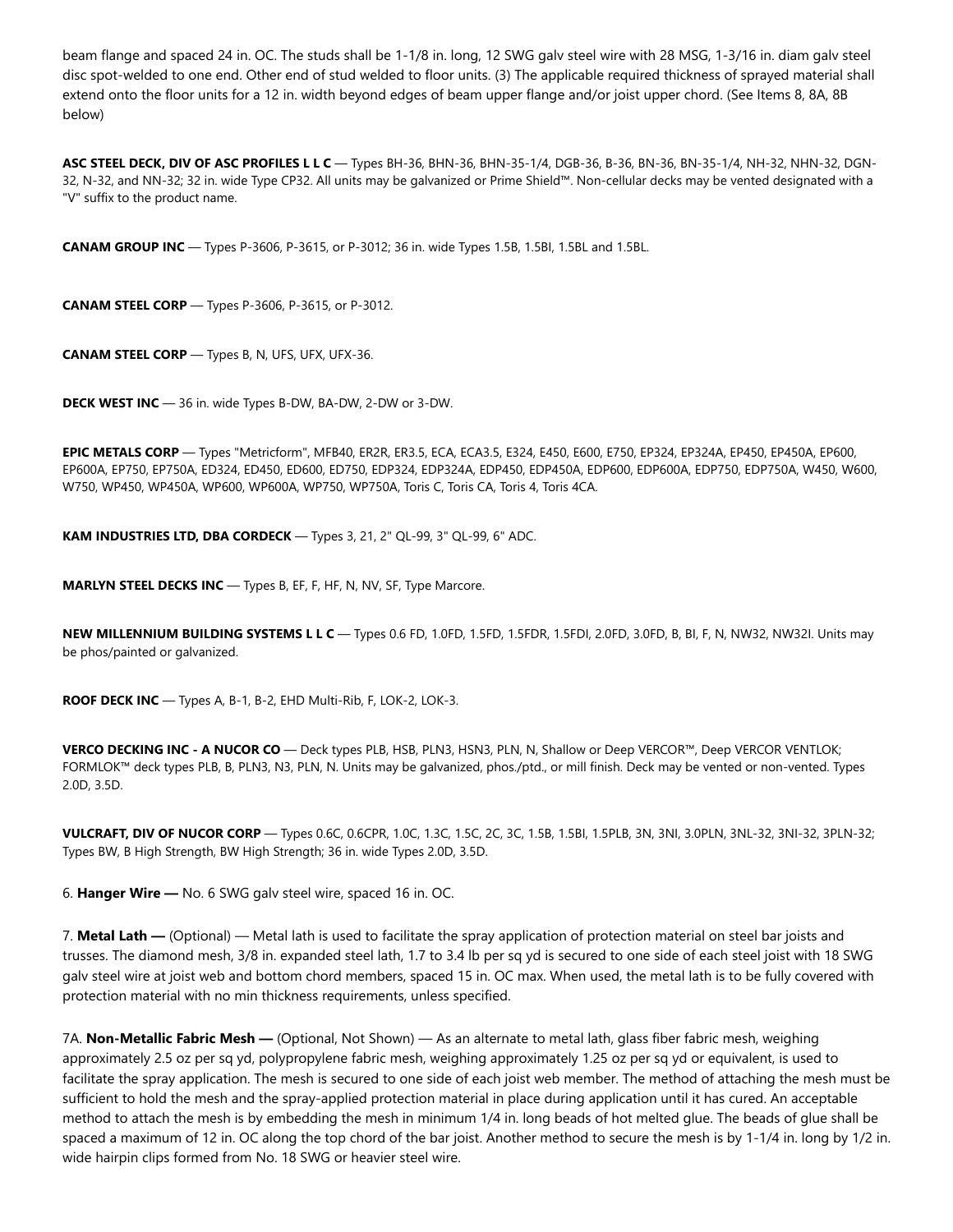8. **Spray-Applied Fire Resistive Materials\* —** Spray applied to beam or joist in6 ne or more coat to the final thicknesses shown in the following table. Crest areas of steel roof units shall be filled with Spray-Applied Fire Resistive Materials above the beam or joist. Beam or joist surfaces must be clean and free of dirt, loose scale and oil. Min avg and min ind density of 15/14 pcf respectively. Min avg and min ind density of 19/18 pcf respectively for Types 7GP and 7HD. For method of density determination, refer to Design Information Section.

#### **Thkns In.**

| <b>Restrained</b><br><b>Assembly</b><br><b>Rating Hr</b> | <b>Unrestrained</b><br><b>Beam</b><br><b>Rating Hr</b> | <b>W6x16</b> | <b>Min Thkns</b><br>on Beam<br><b>W8x10</b> | Min Thkns on<br>12J4,14K4 or<br>16K3 Joist<br>(No. Lath) $*$ | Min Thkns on<br>12J4,14K4 or<br>16K3 Joist<br>(with Lath) |
|----------------------------------------------------------|--------------------------------------------------------|--------------|---------------------------------------------|--------------------------------------------------------------|-----------------------------------------------------------|
|                                                          |                                                        |              | $1 - 3/8$                                   | $1 - 1/2 +$                                                  | $1 - 1/2 +$                                               |
| $1 - 1/2$                                                | $1 - 1/2$                                              | $1 - 1/4$    | $1 - 3/4$                                   | $2 - 1/4$                                                    | $1 - 3/4$                                                 |
| 2                                                        | $1 - 1/2$                                              | $1 - 3/8$    | $1 - 7/8$                                   | $2 - 1/4$                                                    | $1 - 3/4$                                                 |
| $\mathfrak{p}$                                           | 2                                                      | $1 - 5/8$    | $2 - 1/4$                                   | $2 - 7/16$                                                   | $1 - 7/8$                                                 |

+ For 1 hr Ratings, the min joist size shall be 14J7.

\* Thickness applied to both sides of lath and joist. All surfaces of lath on both sides to be protected with the min required thickness of protection material.

**GCP APPLIED TECHNOLOGIES INC** — Types MK-6/HY, MK-6S, RG, Monokote Acoustic 1.

**GCP KOREA INC** — Types MK-6/CBF, MK-6/ED, MK-6/HY, MK-6S, Monokote Acoustic 1.

**PYROK INC** — Type LD.

**SOUTHWEST FIREPROOFING PRODUCTS CO** — Types 4, 5, 5EF, 5GP, 5MD, 7GP, 7HD, 8EF, 8GP, 8MD, 9EF, 9GP, 9MD.

For Type 12J4 steel joists, the joist protection shall consist of the above Spray-Applied Fire Resistive Materials applied in a manner and at the thicknesses shown below. When metal lath (Item 7) is used, lath secured to one side of joist with 18 SWG galv steel wire at joist web and bottom chord members spaced 15 in. OC.

| Thk of<br><b>Spray Applied</b><br><b>Fire Resistive Mtl In.</b> | Type of<br><b>Application</b>                        | <b>Unrestrained</b><br><b>Beam Rating Hr</b> | <b>Restrained</b><br><b>Assembly</b><br><b>Rating Hr</b> |
|-----------------------------------------------------------------|------------------------------------------------------|----------------------------------------------|----------------------------------------------------------|
| $1 - 7/8$                                                       | Applied to lath<br>wrapped on<br>one side of joist.* | $1, 1 - 1/2, 2$                              | $1, 1 - 1/2, 2$                                          |
| $2 - 1/4$                                                       | Applied directly to<br>joist in a contour            | $1, 1 - 1/2$                                 | 1, 2                                                     |
| $2 - 7/16$                                                      | Applied directly to<br>joist in a contour<br>manner. | 2                                            |                                                          |

\* Thickness applied to both sides of lath and joist. All surfaces of lath on both sides to be protected with the min required thickness of protection material.

8A. **Spray-Applied Fire Resistive Materials\* —** As an alternate to Item 8 — Applied by mixing with water and spraying in one or more coats to the beam or joist surfaces which are free of oil, dirt or loose scale to the thicknesses shown in the table below. All areas between the steel deck and top flange of beam or joist shall be sprayed. Min average density of 15 and min individual value of 14,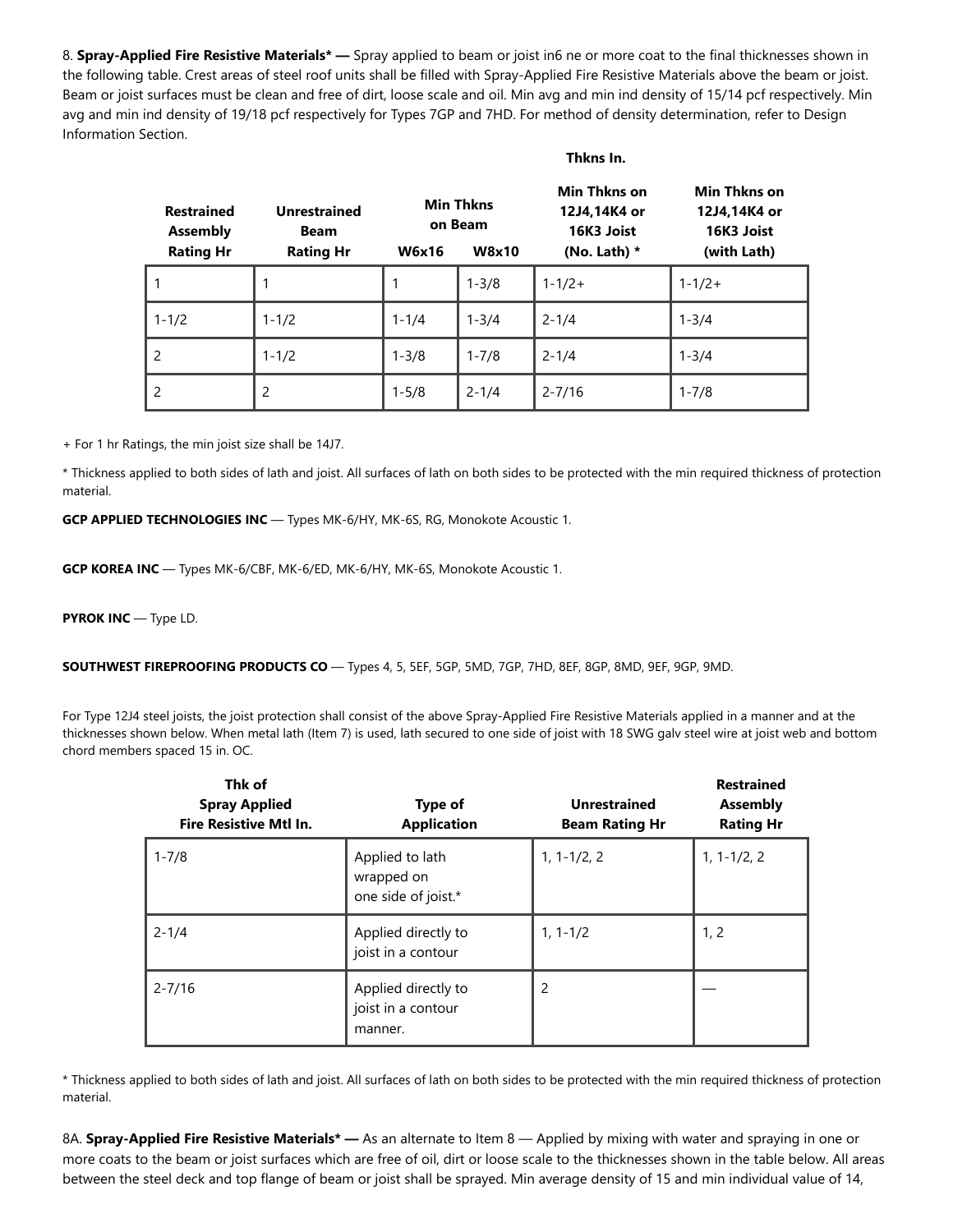respectively, for Types 300, 300AC, 300ES, 300HS, 300N, 3000, 3000ES and SB. For Types 400AC and 400ES min average and min individual density of 22 and 19 pcf, respectively. For method of density determination, see Design Information Section, Sprayed Material.

| <b>Restrained</b><br><b>Assembly</b><br><b>Rating Hr</b> | <b>Unrestrained</b><br><b>Beam</b><br><b>Rating Hr</b> | <b>Min Thkns</b><br>on Beam In.<br><b>W6x16</b> | Min Thkns*<br>on 10K1<br>Joist In. |
|----------------------------------------------------------|--------------------------------------------------------|-------------------------------------------------|------------------------------------|
|                                                          |                                                        | 7/16                                            | 15/16                              |
| 1-1/2 or 2                                               | $1 - 1/2$                                              | 3/4                                             | $1 - 1/2$                          |
|                                                          | $\overline{2}$                                         | $1 - 1/16$                                      | $1 - 13/16$                        |

\* Spray-Applied Fire Resistive Materials directly applied to joist contours. As an alternate, metal lath or nonmetallic fabric mesh secured to one side of joist to catch overspray when spraying following joist contours. Metal lath to be fully covered with Spray-Applied Fire Resistive Materials but with no min thickness requirements.

**BERLIN CO LTD** — Types 300, 300ES, 300N or SB.

**GREENTECH ASIA PACIFIC SDN BDH** — Types 300, 300ES, or 300HS.

**GREENTECH THERMAL INSULATION PRODUCTS MFG CO L L C** — Types 300, 300AC, or 400AC.

**ISOLATEK INTERNATIONAL** — Types 300, 300AC, 300ES, 300HS, 300N, SB, 400AC, 400ES, 3000 or 3000ES.

**NEWKEM PRODUCTS CORP** — Types 300, 300ES, 300N, or SB.

8B. **Spray-Applied Fire Resistive Materials\* —** As an alternate to Items 8 and, 8A - Applied by mixing with water and spraying in one or more coats to the beam or joist surfaces which are free of oil, dirt or loose scale to the thicknesses shown in the table below. All areas between the steel deck and top flange of beam or joist shall be sprayed. Min avg density of 17.5 pcf with min ind value of 17.0 pcf for Type 280. Min average density of 17.5 and min individual value of 16 for Type 300TW Min average and min individual density of 22 and 19 pcf, respectively, for Type 400. For method of density determination, see Design Information Section, Sprayed Material.

| <b>Restrained</b><br><b>Assembly</b><br><b>Rating Hr</b> | <b>Unrestrained</b><br><b>Beam</b><br><b>Rating Hr</b> | <b>Min Thkns</b><br>on Beam In.<br><b>W6x16</b> | Min Thkns*<br>on 10K1<br>Joist In. |
|----------------------------------------------------------|--------------------------------------------------------|-------------------------------------------------|------------------------------------|
|                                                          |                                                        | 7/16                                            | 15/16 (1-1/16)                     |
| 1-1/2 or 2                                               | $1 - 1/2$                                              | 3/4                                             | $1 - 1/2$                          |
|                                                          | 2                                                      | $1 - 1/16$                                      | $1 - 13/16$                        |

\* Spray-Applied Fire Resistive Materials directly applied to joist contours. As an alternate, metal lath or nonmetallic fabric mesh secured to one side of joist to catch overspray when spraying following joist contours. Metal lath to be fully covered with Spray-Applied Fire Resistive Materials but with no min thickness requirements. When Type 280 is used for the 1 Hr. Rating, the thickness must be increased from 15/16 in. to 1-1/16 in.

**GREENTECH ASIA PACIFIC SDN BDH** — Type 400.

### **GREENTECH THERMAL INSULATION PRODUCTS MFG CO L L C** — Type 400.

**ISOLATEK INTERNATIONAL** — Types 280, 300TWor 400.

**NEWKEM PRODUCTS CORP** — Type 400.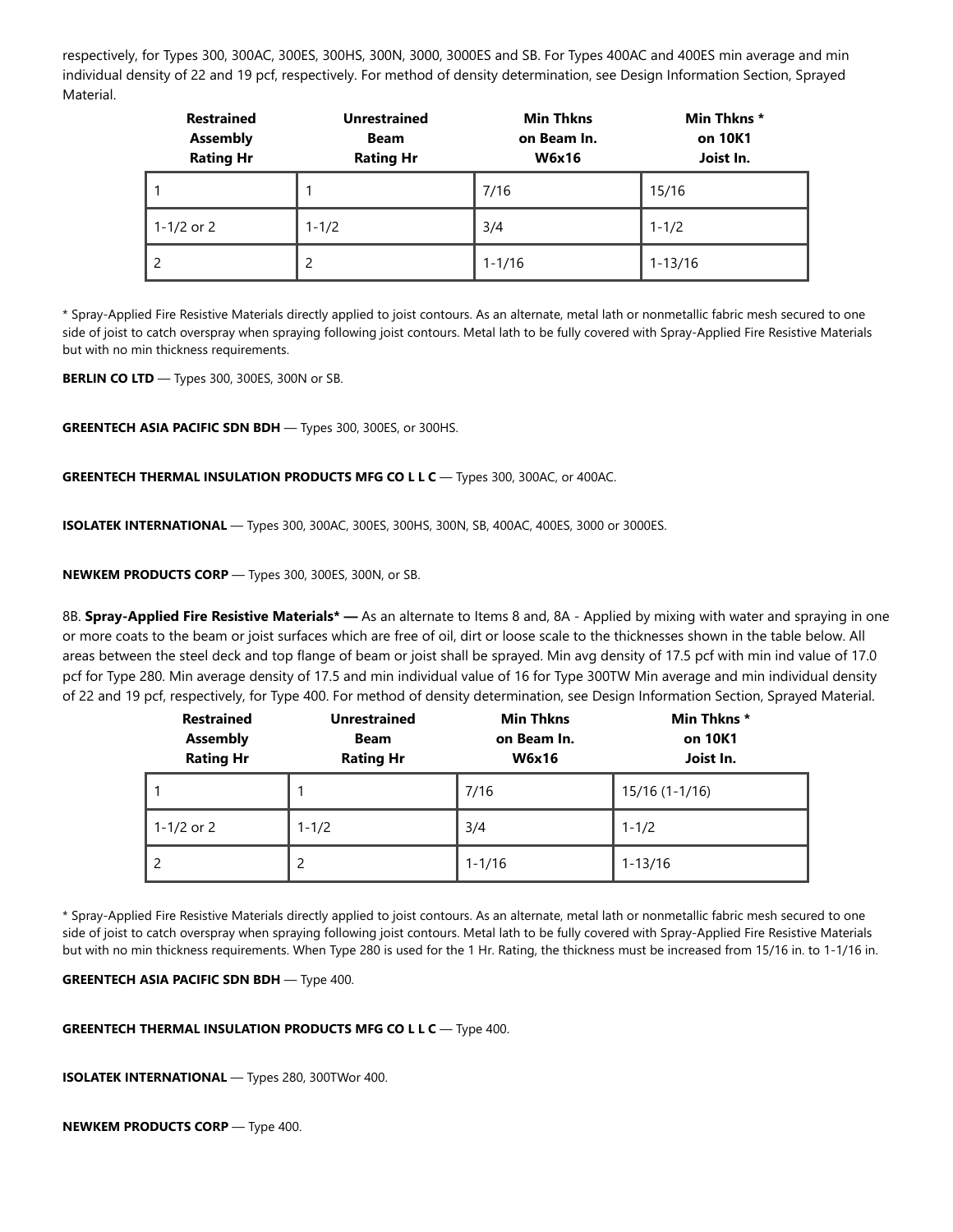8C. **Spray-Applied Fire Resistive Materials\* —** As an alternate to Items 8, 8A and 8B - Applied by spraying with water, in one or more coats, to a final thickness as listed below. Crest areas of steel roof units shall be filled with protection material above the beam or joist. Beam and Joist surface must be clean and free of dirt, loose scale and oil. For method of density determination, refer to Design Information Section.

Min thicknesses are shown in the table below.

| <b>Restrained Assembly</b><br><b>Rating Hr</b> | <b>Unrestrained Beam</b><br><b>Rating Hr</b> | <b>Min Mtl Thkns</b><br>on 8x28 Beam In. |
|------------------------------------------------|----------------------------------------------|------------------------------------------|
|                                                |                                              | 1/2                                      |
| 1-1/2 or 2                                     | $1 - 1/2$                                    | 13/16                                    |
|                                                |                                              | $1 - 1/4$                                |

| <b>Restrained</b><br><b>Assembly</b><br><b>Rating Hr</b> | <b>Unrestrained</b><br><b>Beam</b><br><b>Rating Hr</b> | <b>Min Thkns</b><br>on 10K1 Joist In.* |
|----------------------------------------------------------|--------------------------------------------------------|----------------------------------------|
|                                                          |                                                        | 15/16                                  |
| 1-1/2 or 2                                               | $1 - 1/2$                                              | $1 - 1/2$                              |
|                                                          | $\overline{c}$                                         | $2 - 5/16$                             |

\* Protection material directly applied to joist following joist contours. As an option, metal lath (Item 7) or glass fiber mesh (Item 7A) secured to one side of joist to catch overspray when spraying following joist contours. Metal lath to be fully covered with material but with no min thickness requirements.

**ISOLATEK INTERNATIONAL** — Type D-C/F, HP, II, or II HS. Use of Type EBS or Type X adhesive/sealer optional. Min avg density of 13 pcf with min ind density of 11 pcf for Types II, II HS, or DC/F. Min avg and min ind untamped densities of 22 and 19 pcf, respectively, for Type HP.

8D. **Spray-Applied Fire Resistive Materials\* —** As an alternate to Items 8, 8A, 8B and 8C - Spray applied to beam or joist in one or more coat to the final thicknesses shown in the following table. Crest areas of steel roof units shall be filled with Spray-Applied Fire Resistive Materials above the beam or joist. Beam or joist surfaces must be clean and free of dirt, loose scale and oil. Min avg and min ind density of 22/19 pcf respectively. For method of density determination, refer to Design Information Section.

| <b>Restrained</b><br><b>Assembly</b> | <b>Unrestrained</b><br><b>Beam</b> |              | Thkns In.<br><b>Min Thkns</b><br>on Beam | Thkns In.<br>Min Thkns on<br>14K4 or 16K3 | Min Thkns on<br>14K4 or 16K3<br>Joist |
|--------------------------------------|------------------------------------|--------------|------------------------------------------|-------------------------------------------|---------------------------------------|
| <b>Rating Hr</b>                     | <b>Rating Hr</b>                   | <b>W6x16</b> | <b>W8x10</b>                             | Joist (No Lath)*                          | (With Lath)                           |
|                                      |                                    |              | $1 - 3/8$                                | $1 - 1/2 +$                               | $1 - 1/2 +$                           |
| $1 - 1/2$                            | $1 - 1/2$                          | $1 - 1/4$    | $1 - 3/4$                                | $2 - 1/4$                                 | $1 - 3/4$                             |
| 2                                    | $1 - 1/2$                          | $1 - 3/8$    | $1 - 7/8$                                | $2 - 1/4$                                 | $1 - 3/4$                             |
| $\mathcal{P}$                        | 2                                  | $1 - 5/8$    | $2 - 1/4$                                | $2 - 7/16$                                | $1 - 7/8$                             |

+ For 1 hr Ratings, the min joist size shall be 14J7.

\* Thickness applied to both sides of lath and joist. All surfaces of lath on both sides to be protected with the min required thickness of protection material.

**GCP KOREA INC** — Types Monokote Acoustic 5, Z-106, Z-106/G, Z-106/HY.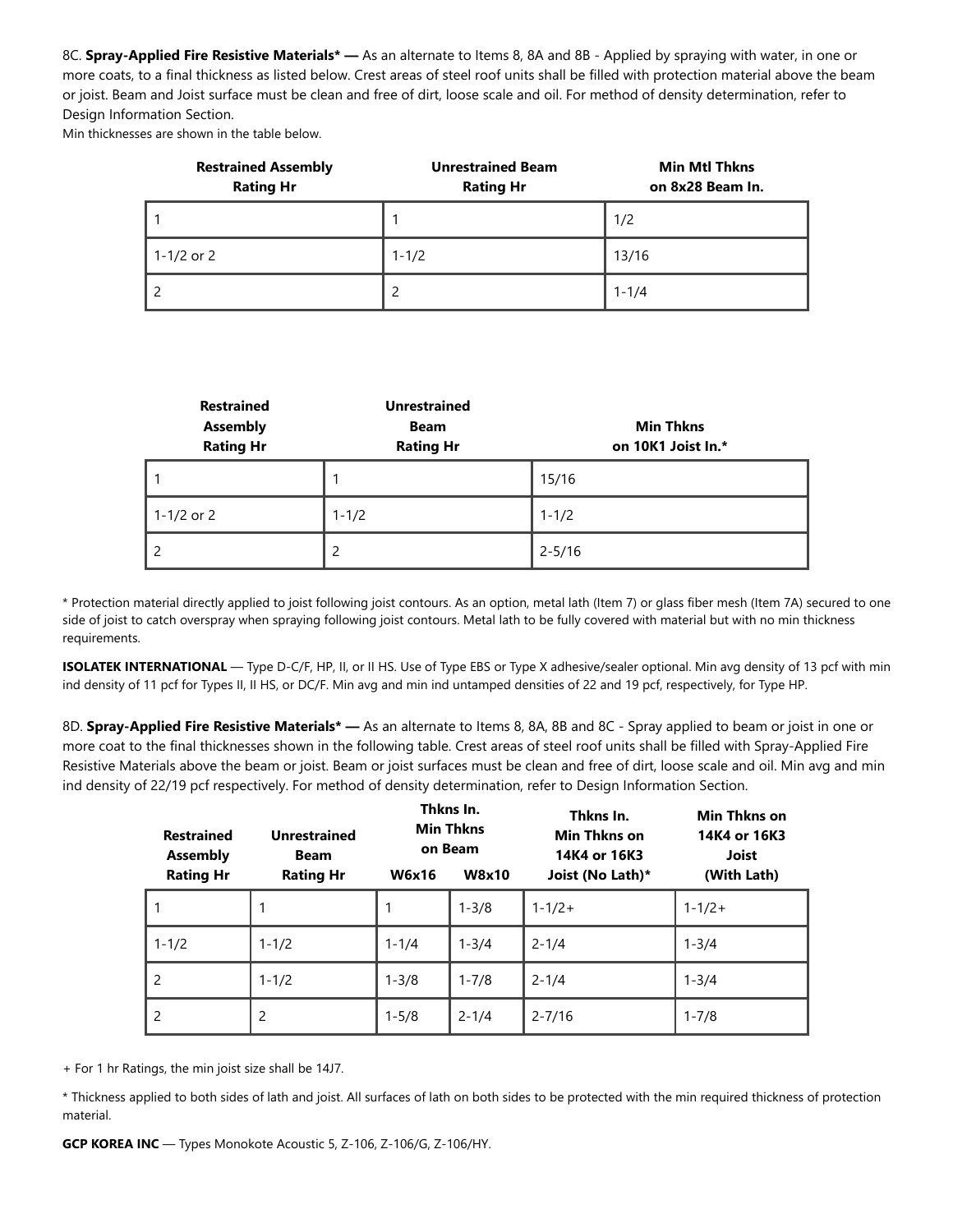### **GCP APPLIED TECHNOLOGIES INC** — Types Monokote Acoustic 5, Z-106, Z-106/G, Z-106/HY.

8E. **Spray-Applied Fire Resistive Materials\* —** As an alternate to Items 8, 8A, 8B, 8C and 8D - Spray applied to beam or joist in one or more coat to the final thicknesses shown in the following table. Crest areas of steel roof units shall be filled with Spray-Applied Fire Resistive Materials above the beam or joist. Beam or joist surfaces must be clean and free of dirt, loose scale and oil. Min avg and min ind density of 40/36 pcf respectively. Min avg and min ind density of 40/36 pcf respectively for Types Z-146, Z-146PC and Z-146T cementitious mixture. Min avg and min ind density of 50/45 pcf respectively for Types Z-156, Z-156T and Z-156PC. For method of density determination, refer to Design Information Section.

| <b>Restrained</b><br><b>Assembly</b> | <b>Unrestrained</b><br><b>Beam</b> | Thkns In.<br><b>Min Thkns</b><br>on Beam |              | Thkns In.<br>Min Thkns on<br>14K4 or 16K3 |             |
|--------------------------------------|------------------------------------|------------------------------------------|--------------|-------------------------------------------|-------------|
| <b>Rating Hr</b>                     | <b>Rating Hr</b>                   | <b>W6x16</b>                             | <b>W8x10</b> | Joist (No Lath)*                          | (With Lath) |
|                                      |                                    |                                          | $1 - 3/8$    | $1 - 1/2 +$                               | $1 - 1/2 +$ |
| $1 - 1/2$                            | $1 - 1/2$                          | $1 - 1/4$                                | $1 - 3/4$    | $2 - 1/4$                                 | $1 - 3/4$   |
| 2                                    | $1 - 1/2$                          | $1 - 3/8$                                | $1 - 7/8$    | $2 - 1/4$                                 | $1 - 3/4$   |
| $\mathcal{P}$                        | 2                                  | $1 - 5/8$                                | $2 - 1/4$    | $2 - 7/16$                                | $1 - 7/8$   |

+ For 1 hr Ratings, the min joist size shall be 14J7.

\* Thickness applied to both sides of lath and joist. All surfaces of lath on both sides to be protected with the min required thickness of protection material.

**GCP KOREA INC** — Type Z-146.

**GCP APPLIED TECHNOLOGIES INC** — Types Z-146, Z-146T, Z146PC, Z-156, Z-156T and Z-156PC.

8F. **Spray-Applied Fire Resistive Materials\* —** As an alternate to Items 8, 8A, 8B, 8C, 8D and 8E - Applied by mixing with water and spraying or troweling in one or more coats to a final thickness as shown in the table below, to steel surfaces which must be clean and free of dirt, loose scale and oil. Min avg density of 44 pcf with min ind value of 40 pcf for Type M-II. Min avg density of 44 pcf with min ind value of 42 pcf for Type TG. For method of density determination, see Design Information Section.

| <b>Restrained Assembly</b><br><b>Rating Hr</b> | <b>Unrestrained Beam</b><br><b>Rating Hr</b> | <b>Min Mtl Thkns</b><br>on 8x28 Beam In. |  |
|------------------------------------------------|----------------------------------------------|------------------------------------------|--|
|                                                |                                              | 9/16                                     |  |
| 1-1/2 or 2                                     | $1 - 1/2$                                    | 13/16                                    |  |
|                                                |                                              | $1 - 1/4$                                |  |

**GREENTECH ASIA PACIFIC SDN BDH** - Type M-II, investigated for exterior use.

**GREENTECH THERMAL INSULATION PRODUCTS MFG CO L L C** — Types M-II or TG. Types M-II and TG investigated for exterior use.

**ISOLATEK INTERNATIONAL** — Types M-II or TG. Types M-II and TG investigated for exterior use.

**NEWKEM PRODUCTS CORP** — Types M-II or TG. Types M-II and TG investigated for exterior use.

9. **Vermiculite Gypsum Plaster —** Hand applied. Scratch and brown coat 2 cu ft of **Vermiculite Aggregate\*** to 100 lb of fibered gypsum plaster. **PALMETTO VERMICULITE CO**

**SPECIALTY VERMICULITE CORP**